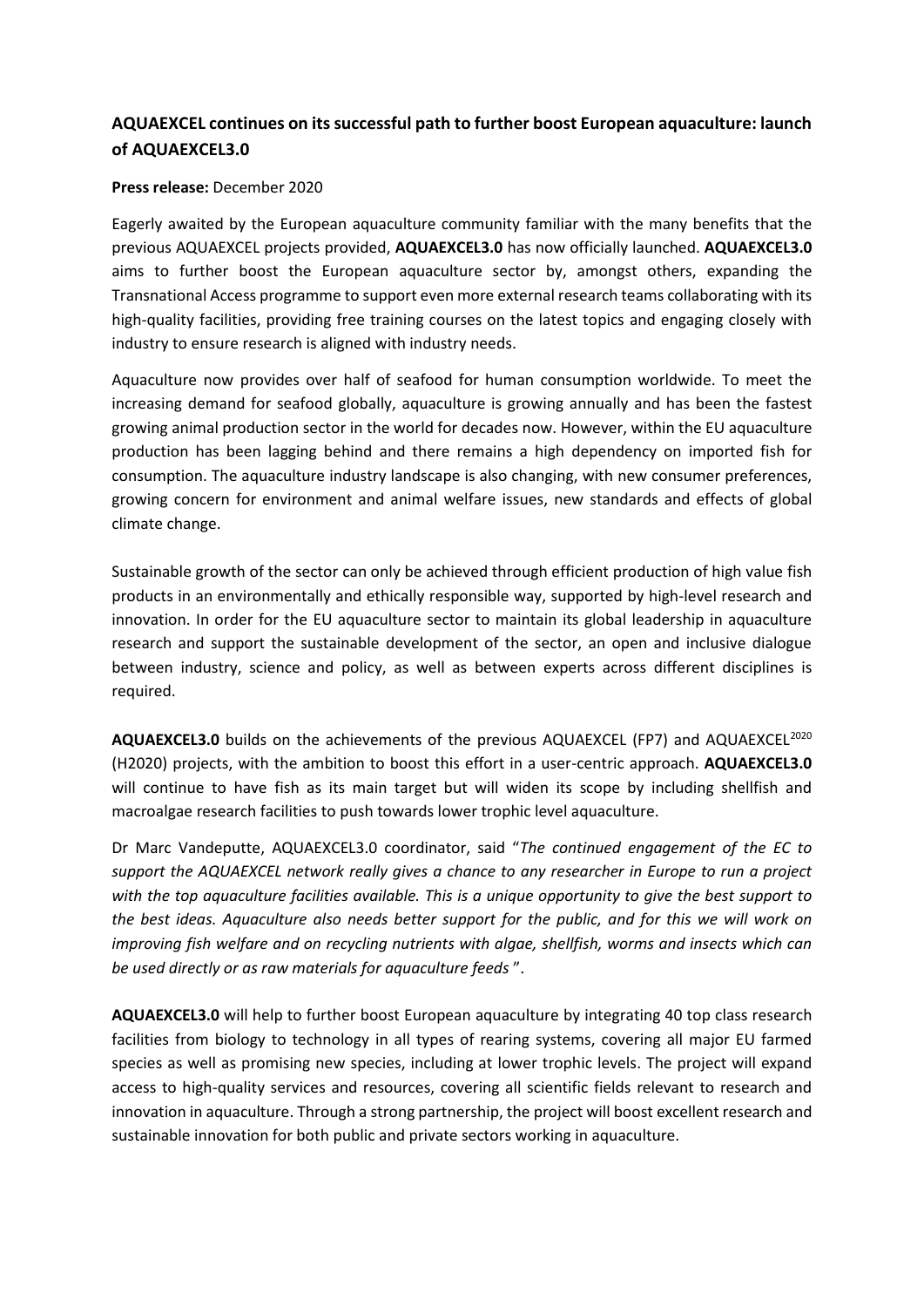Almost 200 Transnational Access projects are planned over the duration of the 5-year project. These are expected to consolidate the global leadership of European aquaculture research, as researchers will be able to perform their research projects free of charge, with access to infrastructures which are not available in their country of origin. **AQUAEXCEL3.0** will also provide online training courses that build upon the newest results and experience from previous courses. In addition, improving the use of animal experiments for research according to Reduction, Refinement and Replacement is integral to the **AQUAEXCEL3.0** concept.

## **Contact us:**

Project Coordinator: March Vandeputte [\(marc.vandeputte@inrae.fr\)](mailto:marc.vandeputte@inrae.fr)

**Project Management**: Nesrine Mezghrani [\(nesrine.mezghrani@inrae.fr\)](mailto:nesrine.mezghrani@inrae.fr)

**Press and Communications**: Jane Maher, Intrigo [\(jane@intrigo.eu\)](mailto:jane@intrigo.eu)

To keep up to date with the AQUAEXCEL network, please visit [aquaexcel2020.eu.](https://aquaexcel2020.eu/) A new project website is coming soon.

## **Notes for the Editor**:

**AQUAEXCEL3.0** ("Aquaculture Infrastructures for Excellence in European Fish Research 3.0") is a research infrastructure project funded under the European Union's Framework Programme for Research and Innovation, Horizon 2020, grant agreement number 871108.

The project will run for five years from 2020 to 2025, with a total budget of  $\epsilon$ 9.9 million

The **AQUAEXCEL3.0** consortium is composed of 22 partners from across Europe, and essentially builds on the same consortium from AQUAEXCEL<sup>2020</sup>. The consortium as a whole is made up of the key aquaculture research facilities in Europe, operated by the most recognised scientific teams, covering all relevant aquaculture systems, environmental, species and complementary scientific expertise. The project is coordinated by INRAE in France. INRAE is France's new National Research Institute for Agriculture, Food and Environment, created in January 2020. INRAE carries out mission-oriented research for high-quality and healthy foods, competitive and sustainable agriculture and a preserved and valorised environment. Website: www.inrae.fr

Dr Marc Vandeputte is the **AQUAEXCEL3.0** project coordinator and he is the coordinator of aquaculture research at INRAE. After working in general aquaculture in Africa and France, he joined INRAE, previously INRA, in 1996. He also coordinated former AQUAEXCEL (FP7) and AQUAEXCEL<sup>2020</sup> (H2020) projects that have run from 2011 to 2020.

INTRIGO Ltd in Ireland is the project dissemination partner.



This project has received funding from the European Union's Horizon 2020 research and innovation programme under grant agreement No. 871108 (AQUAEXCEL3.0). This output reflects only the author's view and the European Commission cannot be held responsible for any use that may be made of the information contained therein.